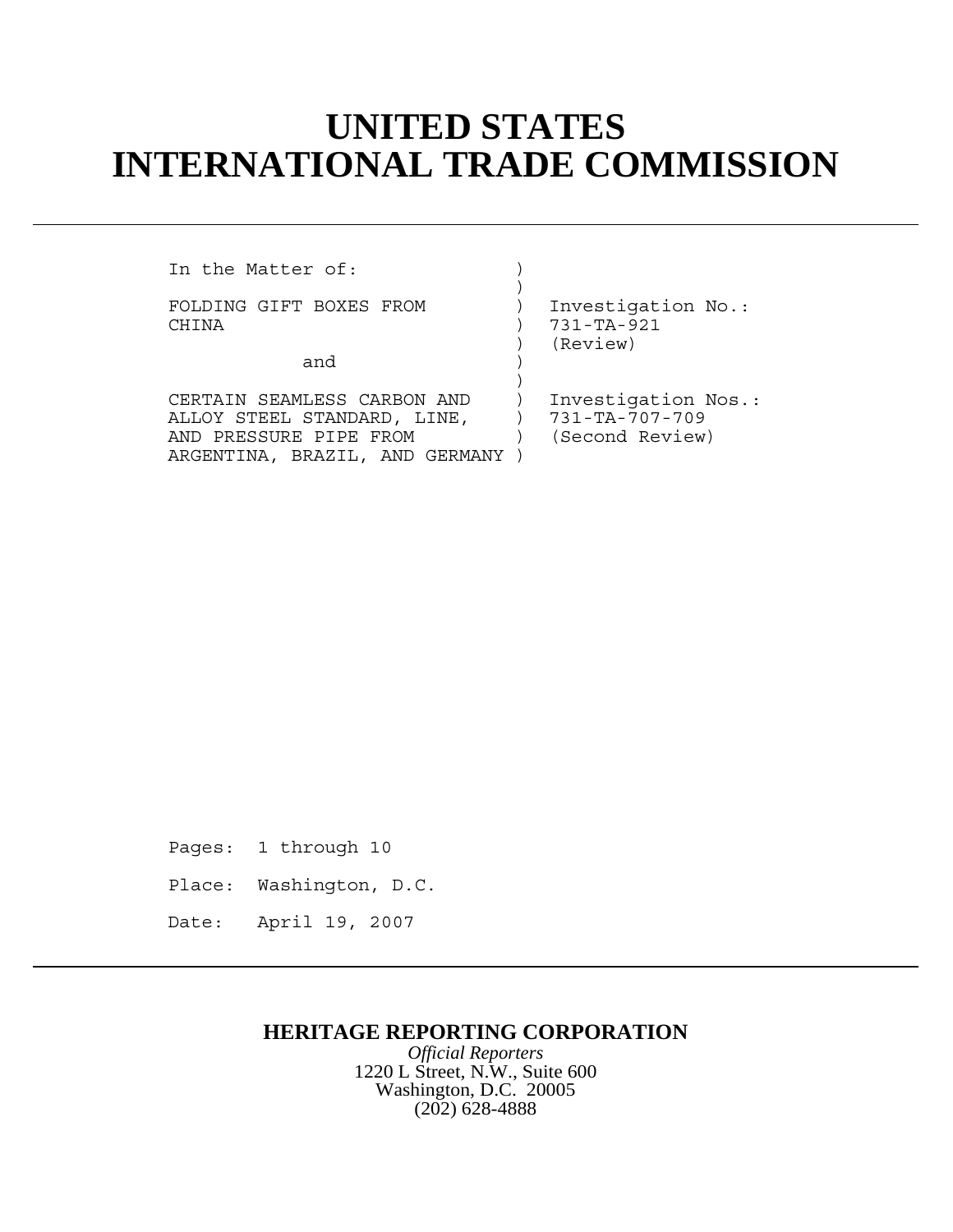THE UNITED STATES INTERNATIONAL TRADE COMMISSION

| In the Matter of:                                                                                                        |                                                          |  |
|--------------------------------------------------------------------------------------------------------------------------|----------------------------------------------------------|--|
| FOLDING GIFT BOXES FROM<br>CHINA                                                                                         | Investigation No.:<br>$731 - TA - 921$<br>(Review)       |  |
| and                                                                                                                      |                                                          |  |
| CERTAIN SEAMLESS CARBON AND<br>ALLOY STEEL STANDARD, LINE,<br>AND PRESSURE PIPE FROM<br>ARGENTINA, BRAZIL, AND GERMANY ) | Investigation Nos.:<br>731-TA-707-709<br>(Second Review) |  |
|                                                                                                                          | Thursday,<br>April 19, 2007                              |  |

 Room 101 U.S. International Trade Commission 500 E Street, S.W. Washington, D.C.

The Commission meeting commenced, pursuant to notice, at 11:00 a.m., before the Commissioners of the United States International Trade Commission, the Honorable DANIEL R. PEARSON, Chairman, presiding.

APPEARANCES:

On behalf of the International Trade Commission:

Commissioners:

DANIEL R. PEARSON, CHAIRMAN (presiding) SHARA L. ARANOFF, VICE CHAIRMAN DEANNA TANNER OKUN, COMMISSIONER CHARLOTTE R. LANE, COMMISSIONER IRVING A. WILLIAMSON, COMMISSIONER DEAN A. PINKERT, COMMISSIONER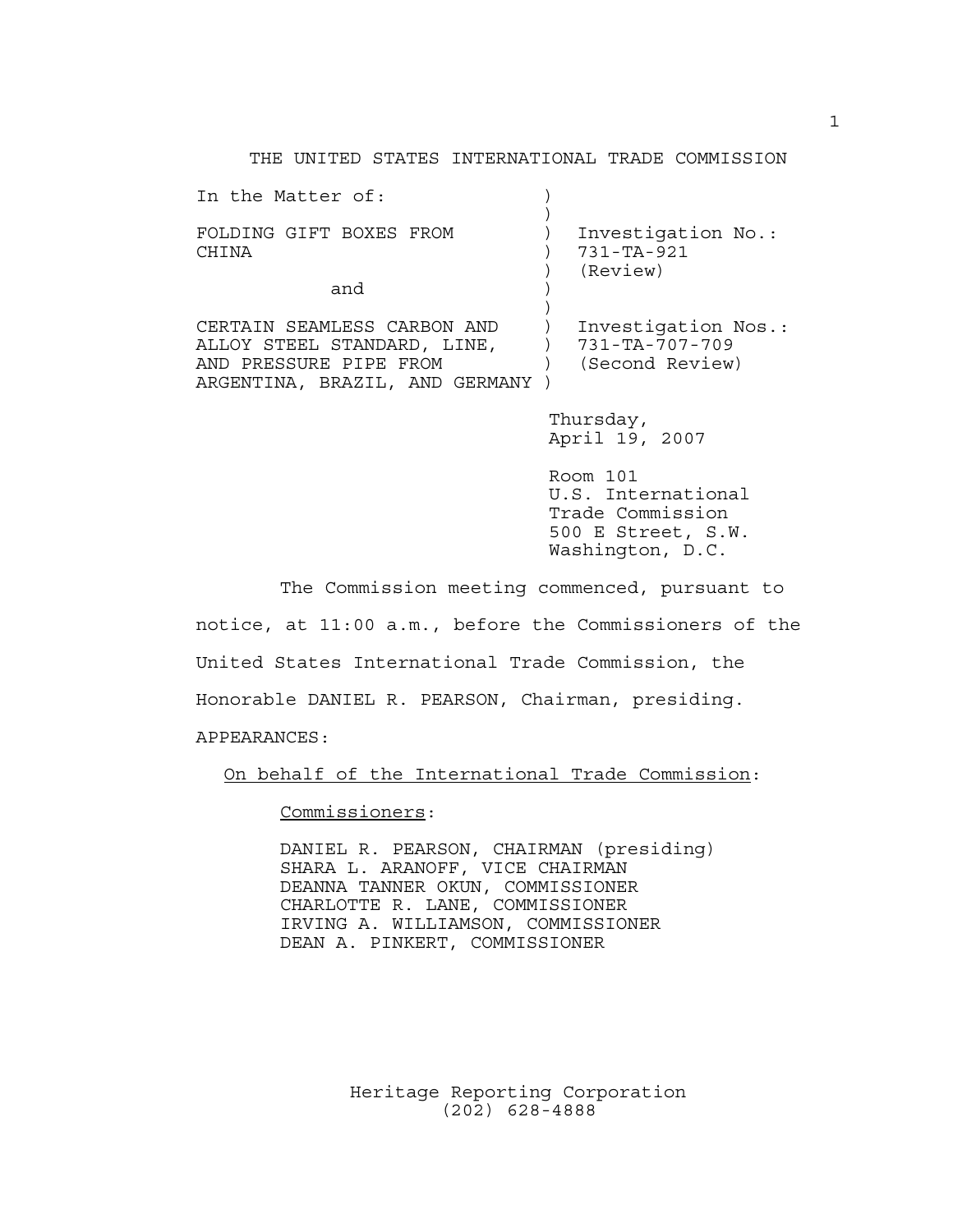APPEARANCES: (Cont'd)

MARILYN R. ABBOTT, SECRETARY TO THE COMMISSION BILL BISHOP, HEARINGS AND MEETINGS COORDINATOR

Staff:

Inv. No. 731-TA-921 (Review)(Folding Gift Boxes from China):

GABRIEL ELLENBERGER, INVESTIGATOR PATRICK GALLAGHER, ATTORNEY GEORGE DEYMAN, SUPERVISORY INVESTIGATOR

Inv. Nos. 731-TA-707-709 (Second Review)(Certain Seamless Carbon and Alloy Steel Standard, Line, and Pressure Pipe from Argentina, Brazil, and Germany:

ALAN TREAT, INDUSTRY ANALYST AMELIA PREECE, ECONOMIST JUSTIN JEE, ACCOUNTANT/AUDITOR RHONDA HUGHES, ATTORNEY DOUGLAS CORKRAN, SUPERVISORY INVESTIGATOR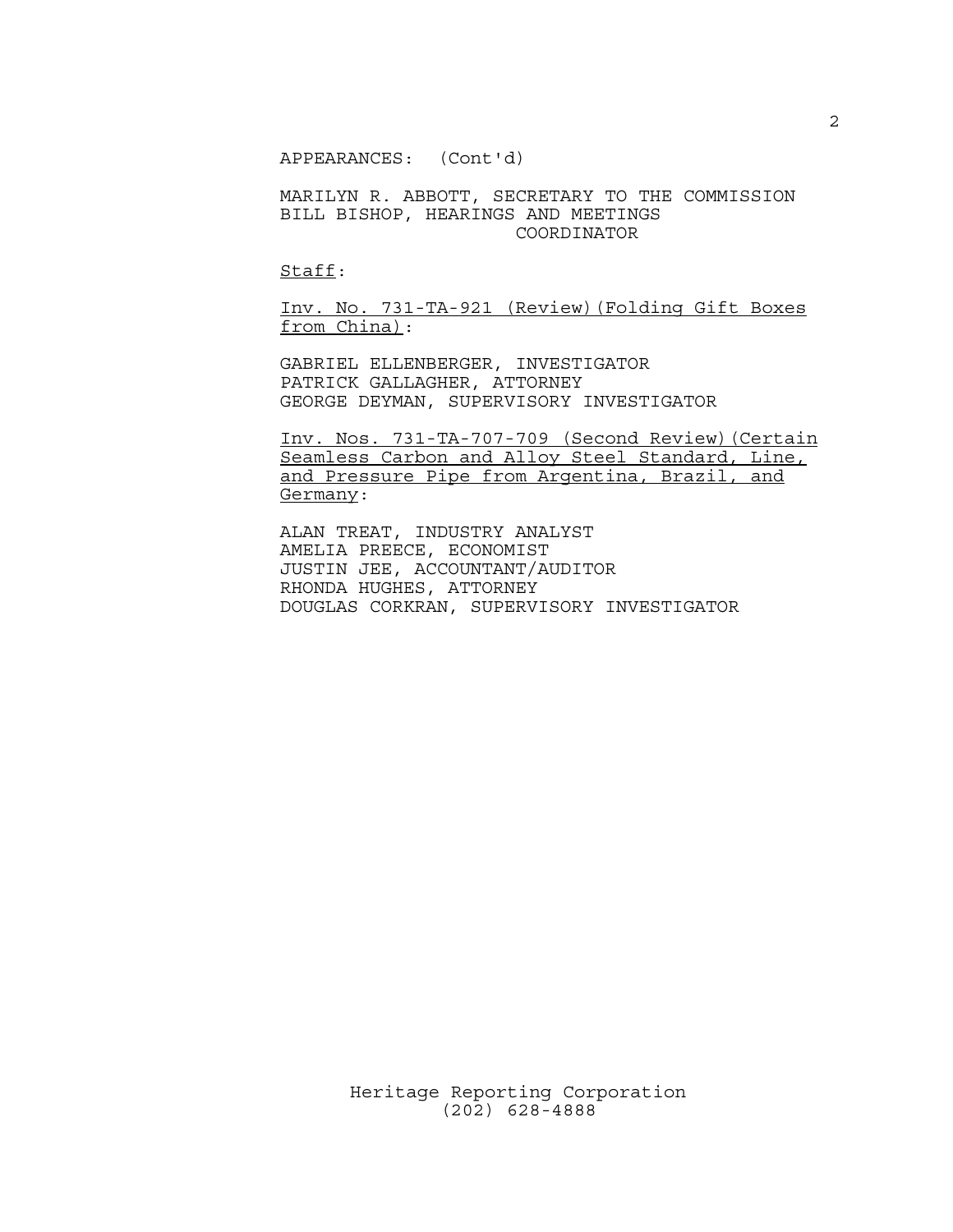## $\underline{\texttt{I}} \underline{\texttt{N}} \underline{\texttt{D}} \underline{\texttt{E}} \underline{\texttt{X}}$

PAGE

| Meeting called to order                                                                                                                                                                | $\overline{4}$ |
|----------------------------------------------------------------------------------------------------------------------------------------------------------------------------------------|----------------|
| Agenda for Future Meetings: none                                                                                                                                                       | $\overline{4}$ |
| Outstanding Action Jackets: none                                                                                                                                                       | 4              |
| Minutes: March 29 and April 12, 2007                                                                                                                                                   | $\overline{4}$ |
| Ratification List: 07-005                                                                                                                                                              | $\overline{4}$ |
| Inv. No. 731-TA-921 (Review) (Folding Gift Boxes<br>from China) - briefing and vote                                                                                                    | $\overline{4}$ |
| Inv. Nos. 731-TA-707-709 (Second Review) (Certain<br>Seamless Carbon and Alloy Steel Standard, Line,<br>and Pressure Pipe from Argentina, Brazil, and<br>Germany) -- briefing and vote | 6              |
|                                                                                                                                                                                        |                |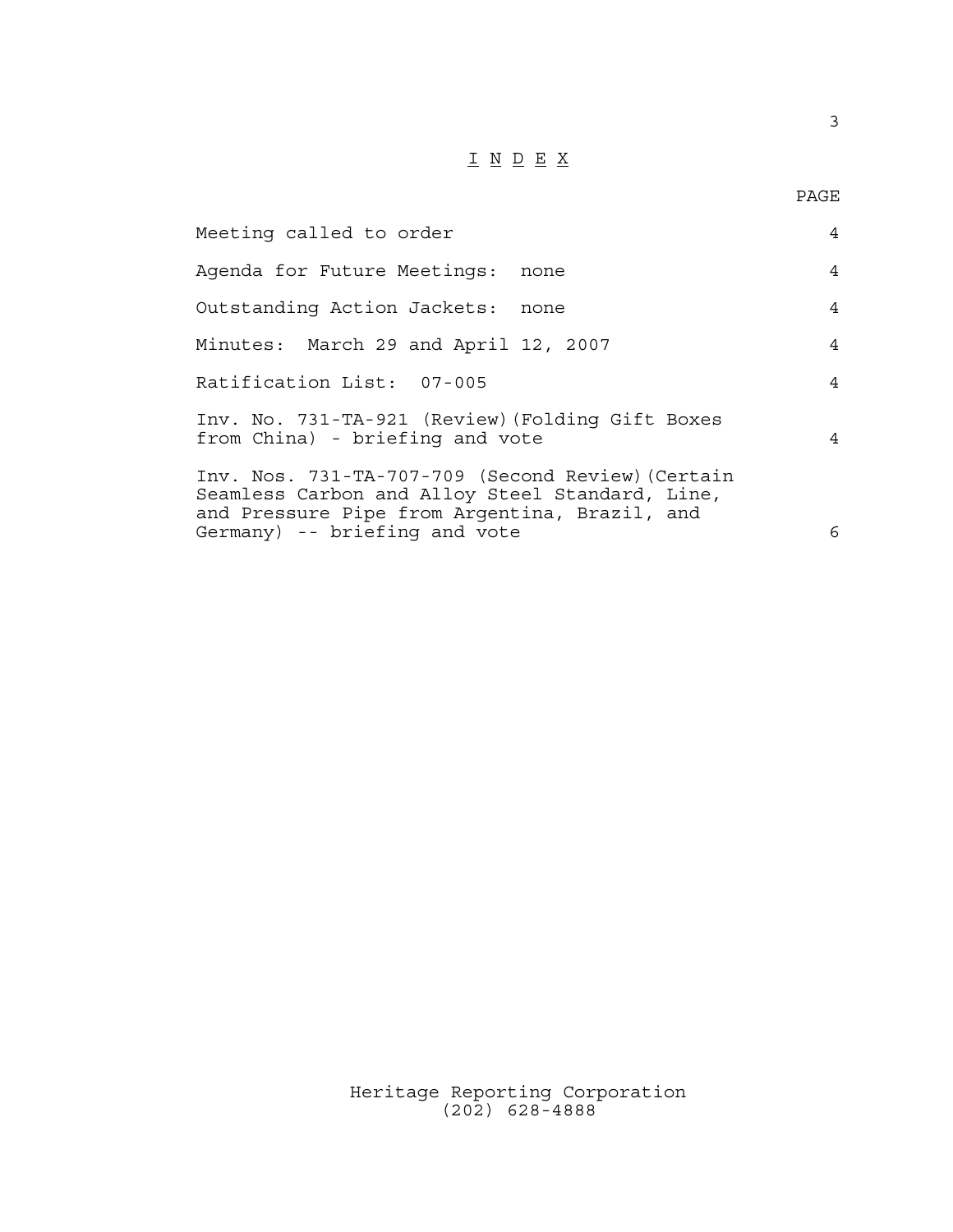| 1  | $\underline{P} \underline{R} \underline{O} \underline{C} \underline{E} \underline{E} \underline{D} \underline{I} \underline{N} \underline{G} \underline{S}$ |  |  |  |  |  |
|----|-------------------------------------------------------------------------------------------------------------------------------------------------------------|--|--|--|--|--|
| 2  | (11:00 a.m.)                                                                                                                                                |  |  |  |  |  |
| 3  | CHAIRMAN PEARSON: Good morning. This                                                                                                                        |  |  |  |  |  |
| 4  | meeting of the U.S. International Trade Commission                                                                                                          |  |  |  |  |  |
| 5  | will now come to order.                                                                                                                                     |  |  |  |  |  |
| 6  | I understand that there are no agendas for                                                                                                                  |  |  |  |  |  |
| 7  | future meetings or outstanding action jackets to                                                                                                            |  |  |  |  |  |
| 8  | consider.                                                                                                                                                   |  |  |  |  |  |
| 9  | Is there any objection to approval of the                                                                                                                   |  |  |  |  |  |
| 10 | minutes of March 29 or April 12, 2007 or Ratification                                                                                                       |  |  |  |  |  |
| 11 | List 07-005?                                                                                                                                                |  |  |  |  |  |
| 12 | (No response.)                                                                                                                                              |  |  |  |  |  |
| 13 | CHAIRMAN PEARSON: Hearing none, they are                                                                                                                    |  |  |  |  |  |
| 14 | approved.                                                                                                                                                   |  |  |  |  |  |
| 15 | Next we turn to the vote in Investigation                                                                                                                   |  |  |  |  |  |
| 16 | No. 731-TA-921 (Review) (Folding Gift Boxes from                                                                                                            |  |  |  |  |  |
| 17 | China). Welcome to Mr. Deyman and the staff who                                                                                                             |  |  |  |  |  |
| 18 | participated in this investigation.                                                                                                                         |  |  |  |  |  |
| 19 | Are there any questions for the staff?                                                                                                                      |  |  |  |  |  |
| 20 | (No response.)                                                                                                                                              |  |  |  |  |  |
| 21 | CHAIRMAN PEARSON: Are there any additions                                                                                                                   |  |  |  |  |  |
| 22 | or corrections to the staff report?                                                                                                                         |  |  |  |  |  |
| 23 | MR. DEYMAN: George Deyman, Office of                                                                                                                        |  |  |  |  |  |
| 24 | Investigations. There are no additions or corrections                                                                                                       |  |  |  |  |  |
| 25 | to the staff report.                                                                                                                                        |  |  |  |  |  |
|    | Heritage Reporting Corporation                                                                                                                              |  |  |  |  |  |

(202) 628-4888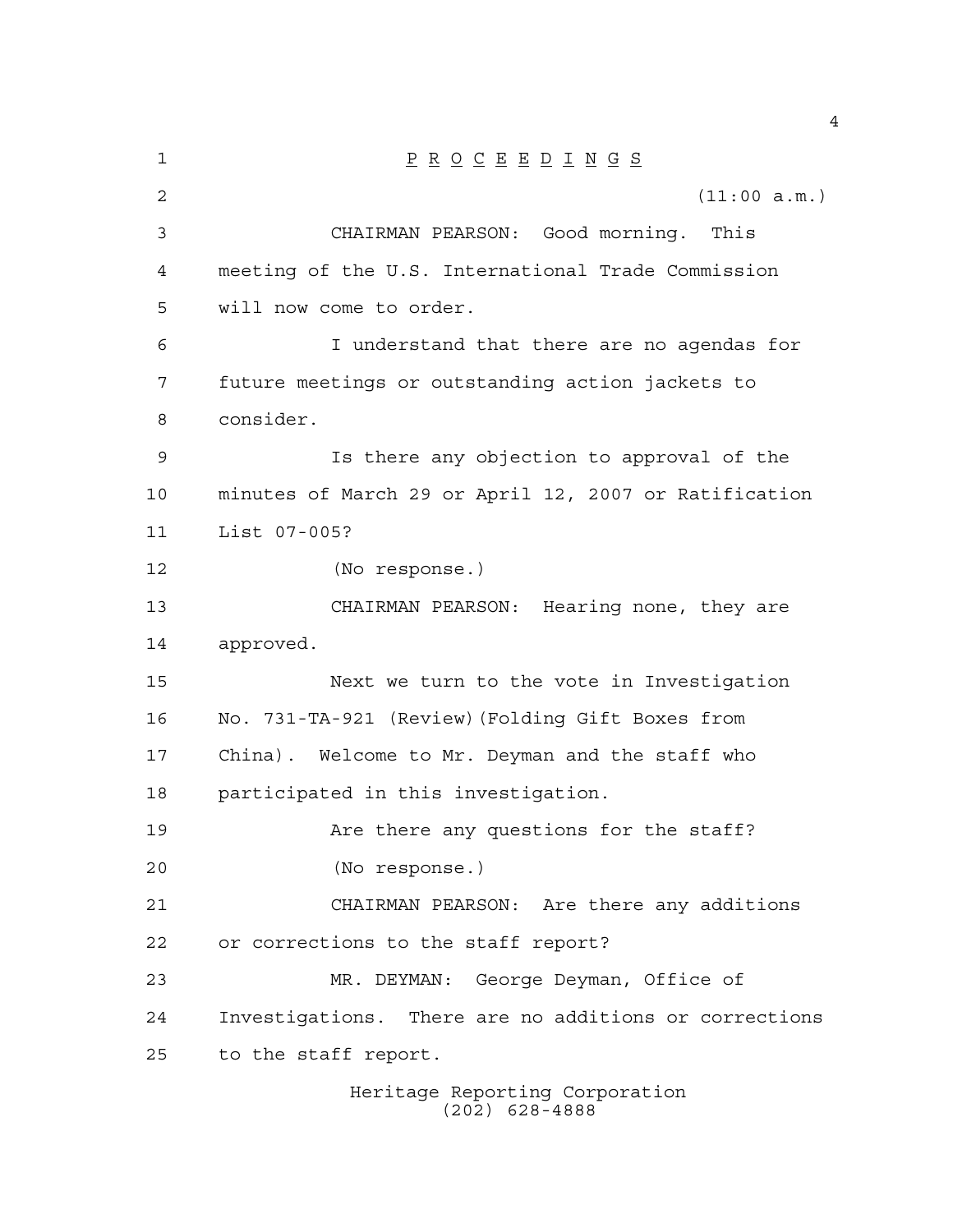Heritage Reporting Corporation (202) 628-4888 CHAIRMAN PEARSON: Is there any objection to approval of the staff report? (No response.) CHAIRMAN PEARSON: Hearing none, it is approved. Madam Secretary, will you please call the roll? 8 MS. ABBOTT: Commissioner Lane. COMMISSIONER LANE: I vote in the affirmative. MS. ABBOTT: Commissioner Williamson. COMMISSIONER WILLIAMSON: I vote in the affirmative. MS. ABBOTT: Commissioner Pearson. CHAIRMAN PEARSON: I vote in the affirmative. MS. ABBOTT: Commissioner Pinkert. COMMISSIONER PINKERT: I vote in the affirmative. MS. ABBOTT: Commissioner Aranoff. VICE CHAIRMAN ARANOFF: I vote in the affirmative. MS. ABBOTT: Commissioner Okun. COMMISSIONER OKUN: I vote in the affirmative.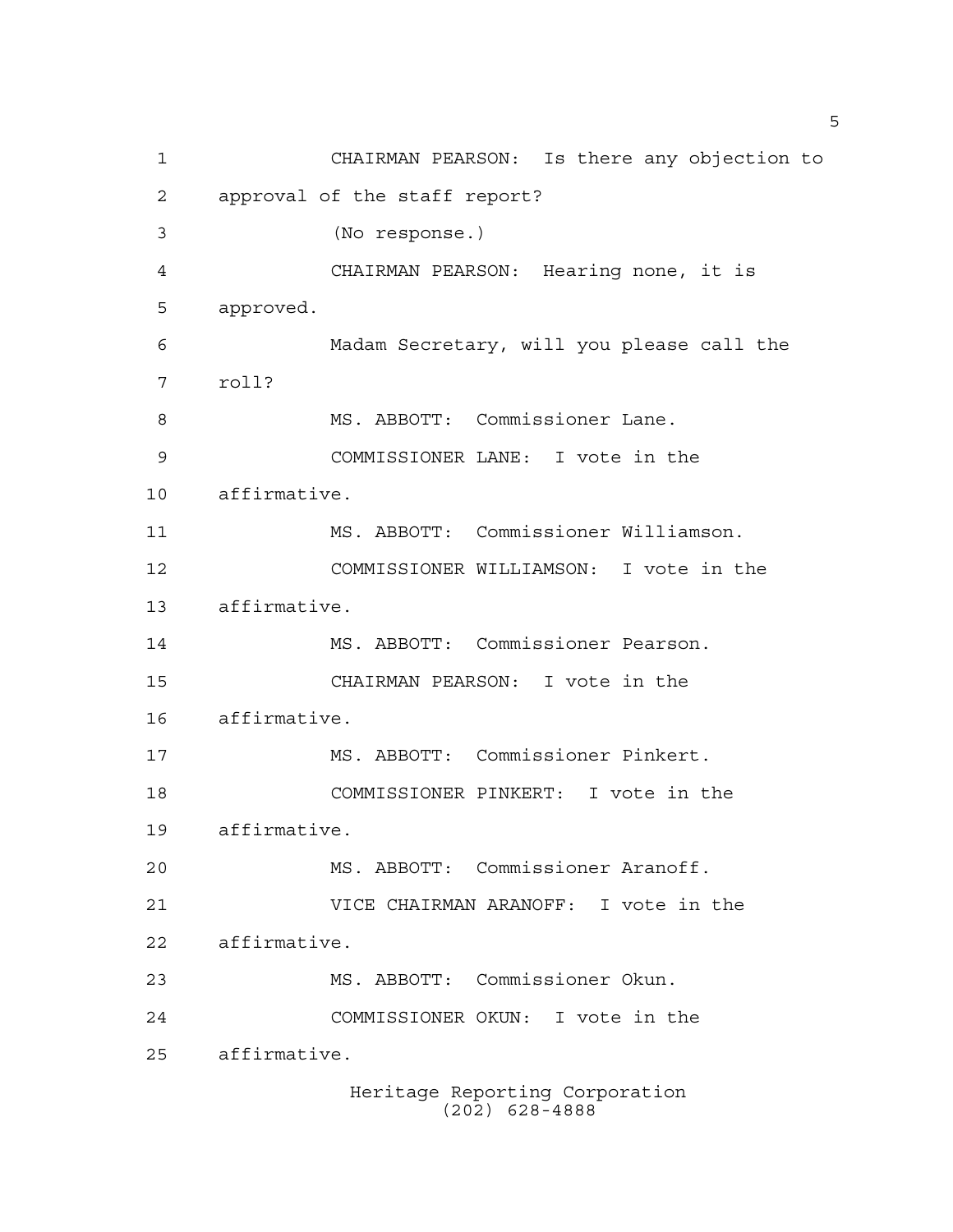Heritage Reporting Corporation (202) 628-4888 MS. ABBOTT: Mr. Chairman, the Commission has reached an affirmative determination in this review. CHAIRMAN PEARSON: Thank you, Madam Secretary. Further information regarding this determination will be available in the press release. Commissioners' opinions currently are scheduled to be transmitted to the Department of Commerce on or before April 30, 2007. Thank you to all staff who participated in this investigation. We will now take a minute to change staff for the next vote. (Pause.) CHAIRMAN PEARSON: Next we turn to the vote in Investigation Nos. 731-TA-707-709 (Second Review)(Certain Seamless Carbon Steel and Alloy Standard, Line, and Pressure Pipe from Argentina, Brazil, and Mexico). Welcome to Mr. Corkran and the staff who participated -- ah. Germany, yes. From Argentina, Brazil, and Germany. Thank you, Mr. Corkran. Okay. Welcome to Mr. Corkran and the staff who participated in these investigations.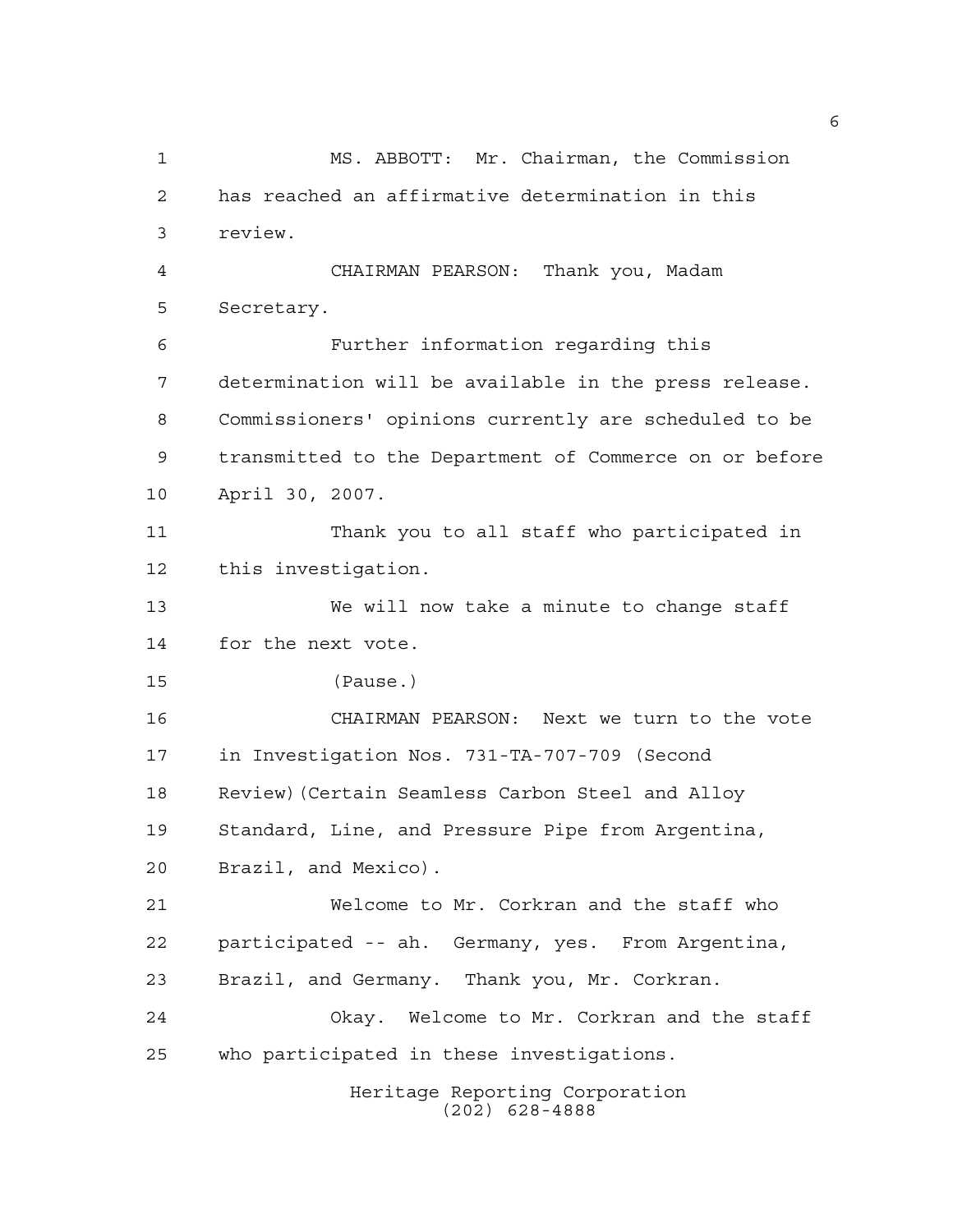Heritage Reporting Corporation (202) 628-4888 Are there any questions for the staff? (No response.) CHAIRMAN PEARSON: Are there any revisions or corrections to the staff report or just to my script here? MR. CORKRAN: Douglas Corkran, Office of Investigations. Thank you, Chairman Pearson. Staff proposes that the staff report on the subject reviews be revised in accordance with Memorandum Inv. EE-027 dated March 13, 2007. Staff has no further revisions. CHAIRMAN PEARSON: Is there any objection to the approval of the staff report as revised? (No response.) CHAIRMAN PEARSON: Hearing none, it is approved. Madam Secretary, will you please call the roll? MS. ABBOTT: Commissioner Pearson. CHAIRMAN PEARSON: I vote in the negative with respect to all countries. MS. ABBOTT: Commissioner Williamson. COMMISSIONER WILLIAMSON: With respect to Argentina and Brazil, I vote in the negative. With respect to Germany, I vote in the affirmative. MS. ABBOTT: Commissioner Lane.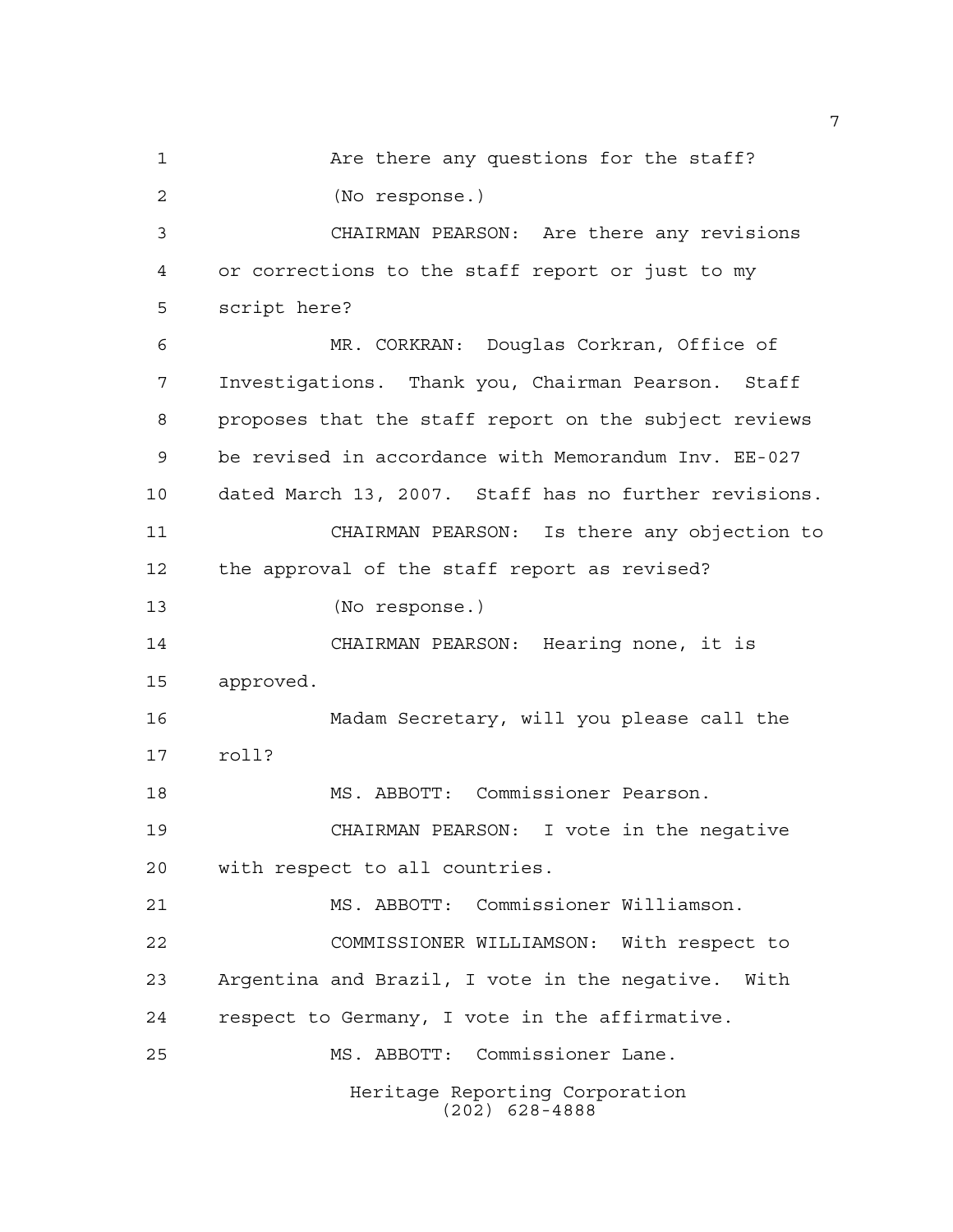Heritage Reporting Corporation COMMISSIONER LANE: I vote in the affirmative as to all three countries. MS. ABBOTT: Commissioner Okun. COMMISSIONER OKUN: I vote in the negative with respect to each subject country. MS. ABBOTT: Commissioner Pinkert is not participating. Commissioner Aranoff. VICE CHAIRMAN ARANOFF: With respect to imports from Argentina and Brazil, I vote in the negative. With respect to imports from Germany, I vote in the affirmative. MS. ABBOTT: Mr. Chairman, the Commission has reached an affirmative determination regarding imports from Germany and negative determinations regarding Argentina and Brazil. CHAIRMAN PEARSON: Thank you, Madam Secretary. Further information regarding this determination will be in the press release. Commissioners' opinions currently are scheduled to be transmitted to the Department of Commerce on or before May 2, 2007. Thank you to all the staff who participated in these investigations.

(202) 628-4888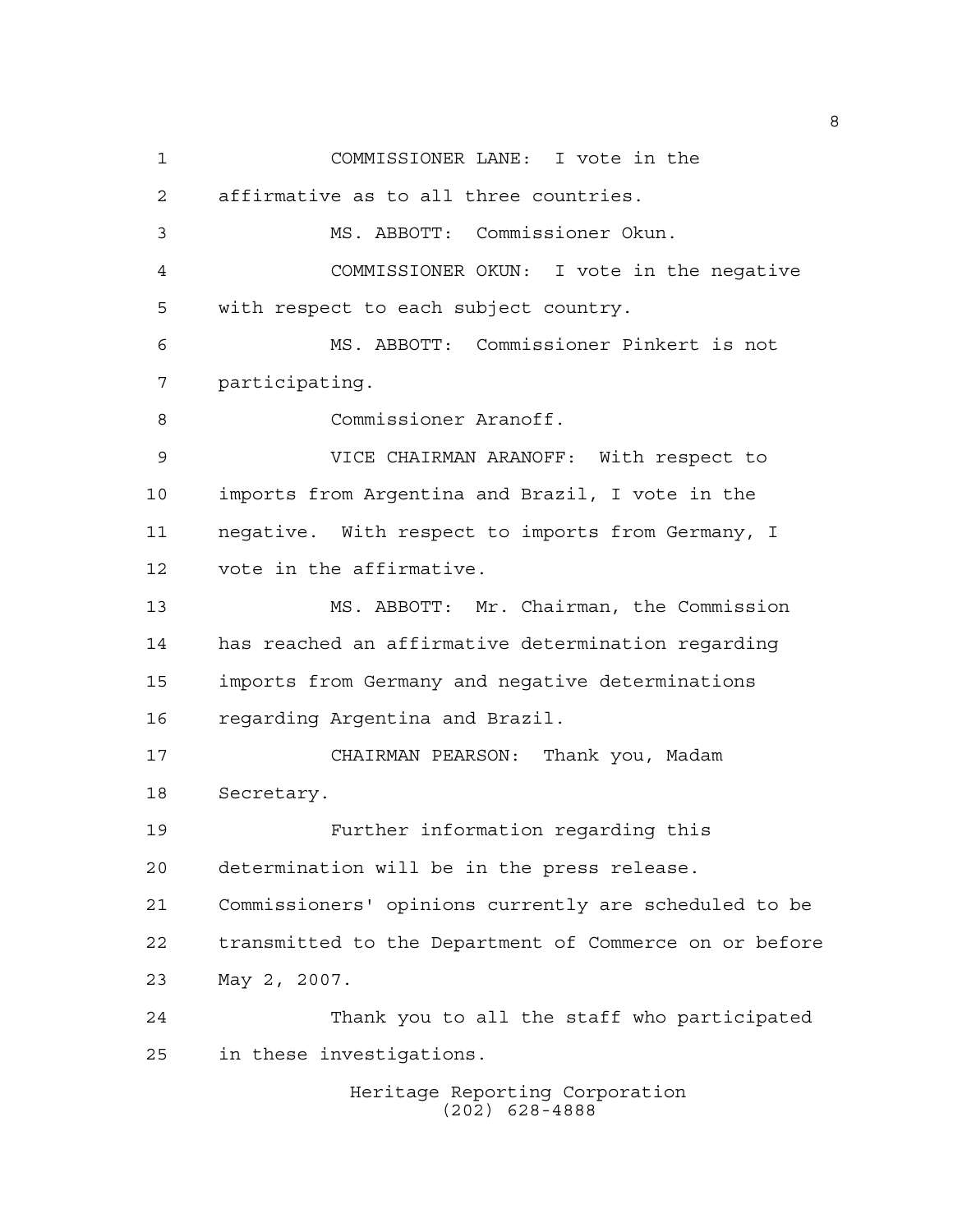| $1\,$          | Seeing that there is no other business                |
|----------------|-------------------------------------------------------|
| $\sqrt{2}$     | before us, this meeting is adjourned.                 |
| $\mathfrak{Z}$ | (Whereupon, at 11:06 a.m., the Commission             |
| $\sqrt{4}$     | meeting in the above-entitled matters was adjourned.) |
| 5              | //                                                    |
| $\epsilon$     | //                                                    |
| $\sqrt{ }$     | $\sqrt{}$                                             |
| $\,8\,$        | $\sqrt{}$                                             |
| $\mathsf 9$    | $\sqrt{}$                                             |
| $10$           | $\sqrt{}$                                             |
| $11$           | $\sqrt{}$                                             |
| $12$           | $\sqrt{}$                                             |
| $13$           | $\sqrt{}$                                             |
| 14             | $\sqrt{}$                                             |
| $15\,$         | $\sqrt{}$                                             |
| 16             | $\sqrt{}$                                             |
| $17\,$         | $\sqrt{}$                                             |
| $18\,$         | //                                                    |
| 19             | $\frac{1}{2}$                                         |
| 20             | $\frac{1}{2}$                                         |
| $21$           | $\frac{\displaystyle}{\displaystyle\int}$             |
| 22             | $\frac{\displaystyle}{\displaystyle\int}$             |
| 23             | $\frac{\displaystyle}{\displaystyle\int}$             |
| 24             | $\frac{\displaystyle}{\displaystyle\int}$             |
| 25             | $\!/\!$                                               |
|                |                                                       |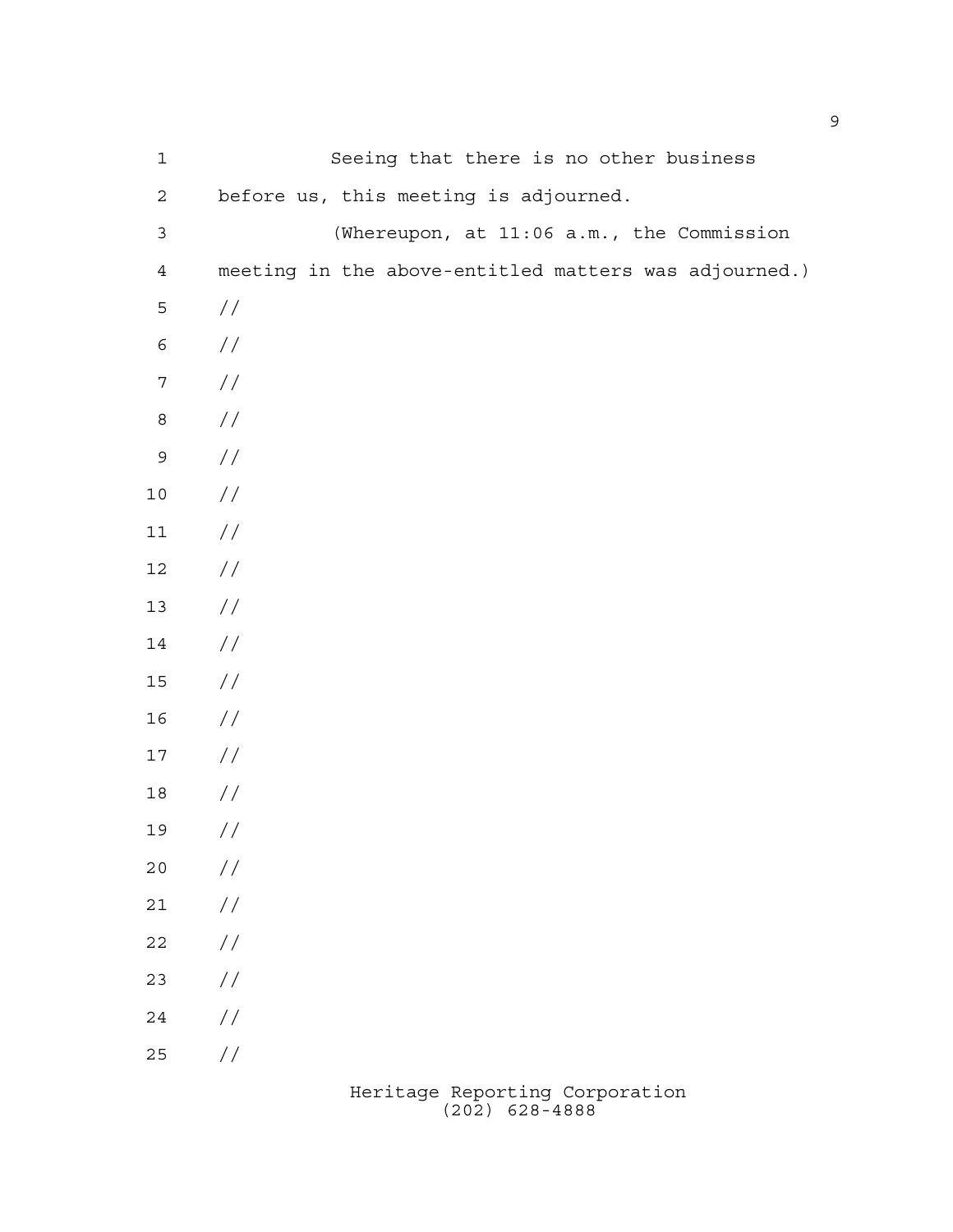## **CERTIFICATION OF TRANSCRIPTION**

**TITLE**: Folding Gift Boxes from China and Certain Seamless Carbon and Alloy Steel

**INVESTIGATION NOS.**: 731-TA-921 and 731-TA-707-709

**HEARING DATE**: April 19, 2007

**LOCATION**: Washington, D.C.

**NATURE OF HEARING**: Commission meeting

I hereby certify that the foregoing/attached transcript is a true, correct and complete record of the above-referenced proceeding(s) of the U.S. International Trade Commission.

|  | DATE. | $\pi$ $\sim$ $\sim$ $\sim$<br>$HULLL$ . | $\cdot$ |  |
|--|-------|-----------------------------------------|---------|--|
|--|-------|-----------------------------------------|---------|--|

SIGNED: LaShonne Robinson Signature of the Contractor or the Authorized Contractor's Representative 1220 L Street, N.W. - Suite 600 Washington, D.C. 20005

I hereby certify that I am not the Court Reporter and that I have proofread the above-referenced transcript of the proceeding(s) of the U.S. International Trade Commission, against the aforementioned Court Reporter's notes and recordings, for accuracy in transcription in the spelling, hyphenation, punctuation and speakeridentification, and did not make any changes of a substantive nature. The foregoing/attached transcript is a true, correct and complete transcription of the proceeding(s).

Carlos Gamez Signature of Proofreader

I hereby certify that I reported the abovereferenced proceeding(s) of the U.S. International Trade Commission and caused to be prepared from my tapes and notes of the proceedings a true, correct and complete verbatim recording of the proceeding(s).

SIGNED: Kyle Patrick Johnson